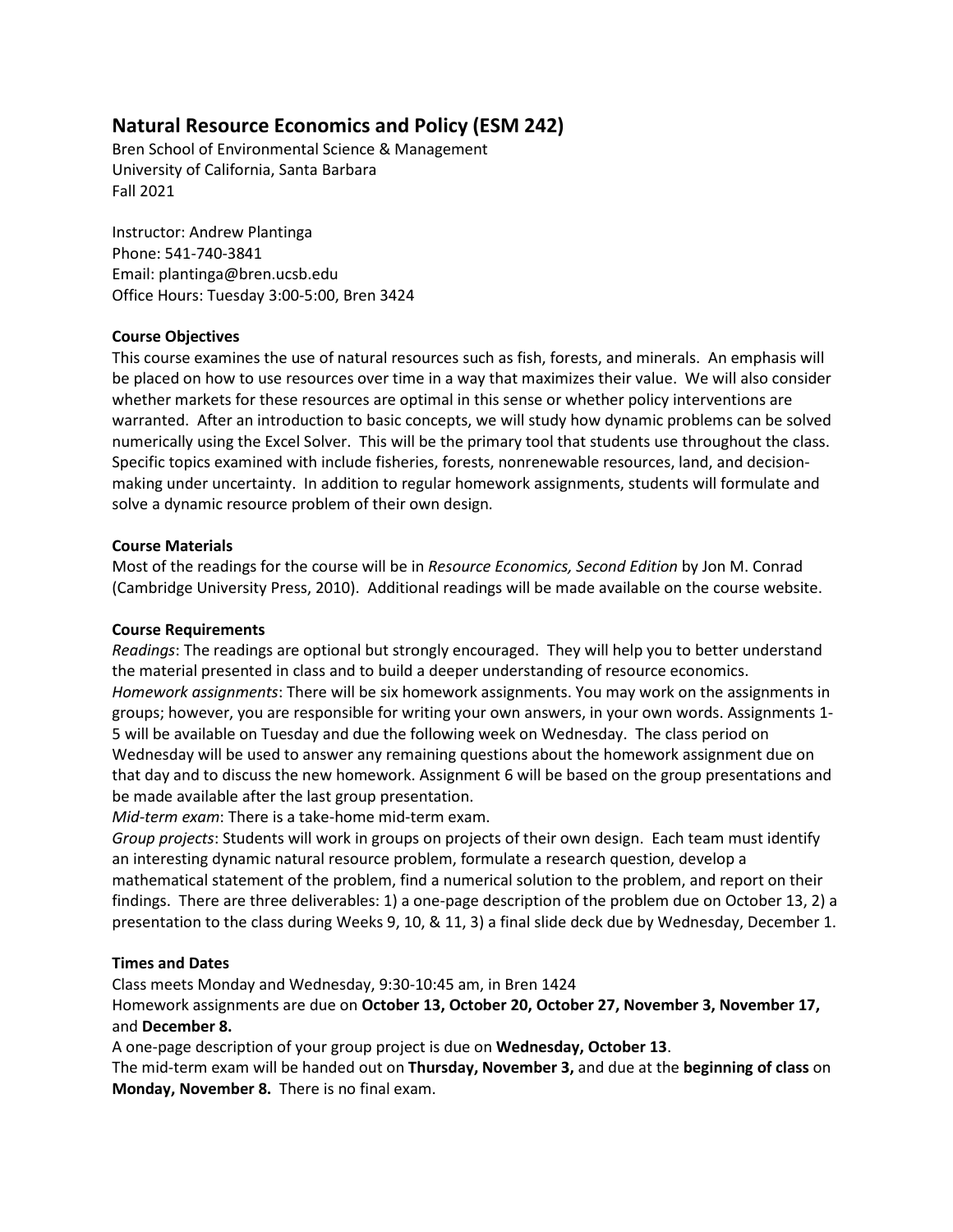The final slide decks for your group presentation are due on **Wednesday, December 1**.

## **Course Grades**

Course grades will be based on homework assignments (40%), the mid-term exam (30%), and the group presentation and final slide deck (30%).

## **Schedule**

Week 2 (Conrad, Chapters 1 & 2)

September 27. Course overview

September 29. Introduction to basic concepts

- Natural resources
- Dynamics
- Discounting
- Optimization

## Week 3 (Conrad, Chapter 2)

October 4. Numerical optimization

• Using the Excel Solver

October 6. Introduction to Homework #1

Week 4 (Conrad, Chapter 3)

October 11. Fisheries

- Biological growth
- Yield-effort relationships
- Static fisheries models
- Dynamic fisheries models
- Fisheries policy

October 13. Introduction to Homework #2

# **ONE-PAGE DESCRIPTION OF YOUR GROUP PROJECT** - Due today

Week 5 (Conrad, Chapter 4)

October 18. Forestry

- Yield function
- Optimal rotations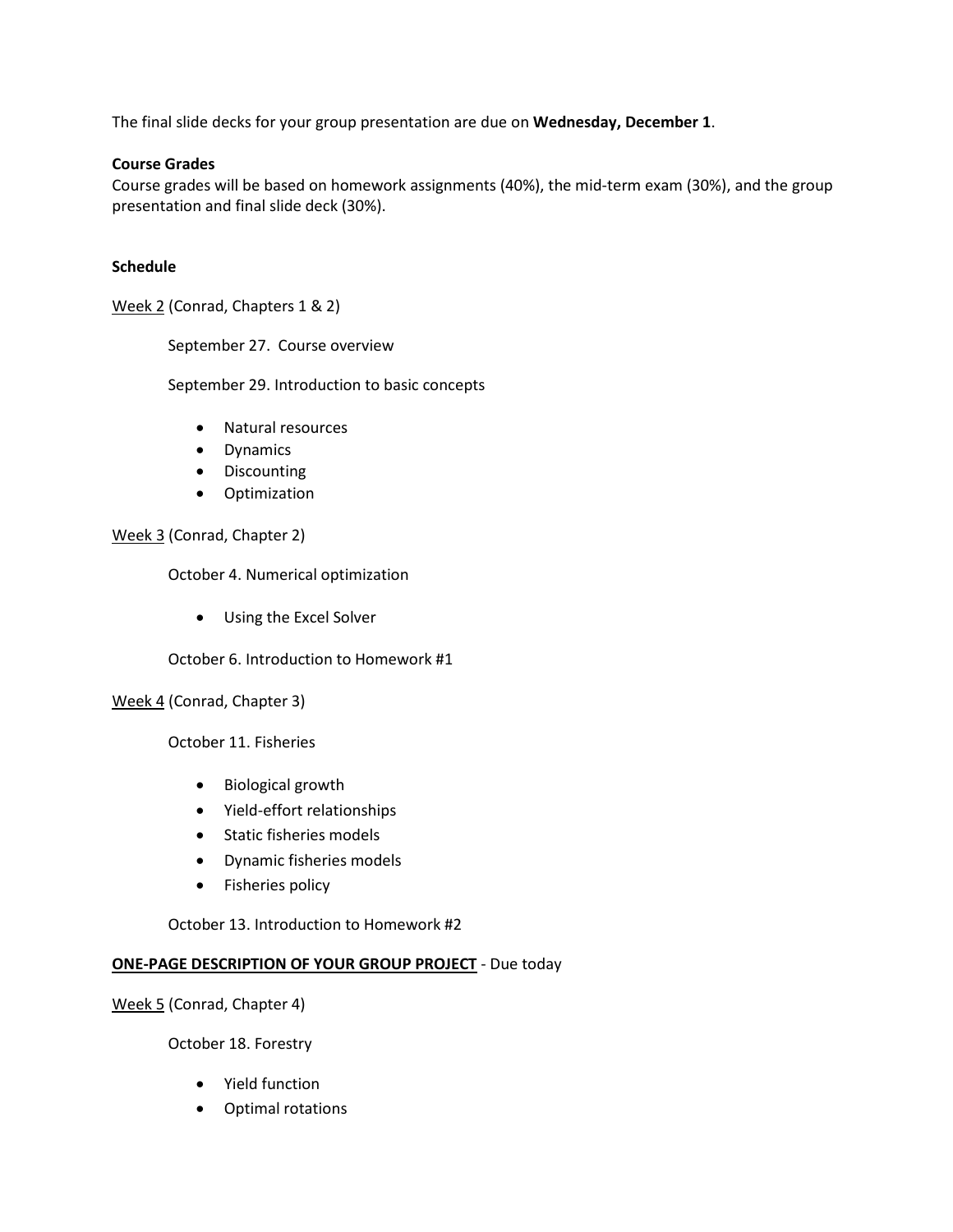• Non-timber benefits

October 20. Introduction to Homework #3

Week 6 (Conrad, Chapter 5)

October 25. Nonrenewable resources

- Hotelling's rule
- Price and extraction paths
- Reserve dependent costs
- The Green Paradox

October 27. Introduction to Homework #4

Week 7 (Hartwick and Olewiler, Chapter 2)

November 1. Land use and land value

- Economic rent
- Heterogeneity in land quality
- Price of land
- Land use patterns

November 3. Land use policy and applications

- Urban growth controls
- Wildland-urban interface
- Biodiversity
- Public lands and the local economy

**MID-TERM EXAM –** A take-home exam will be made available on November 3. It is due at the beginning of class on November 8.

Week 8 (No readings this week)

November 8. Water

- Open access use of an aquifer
- Optimal use of an aquifer
- Policy application

November 10. Introduction to Homework #5

Week 9 (Plantinga 2018; Buechi et al. 2021)

November 15. Economics of Wildfire